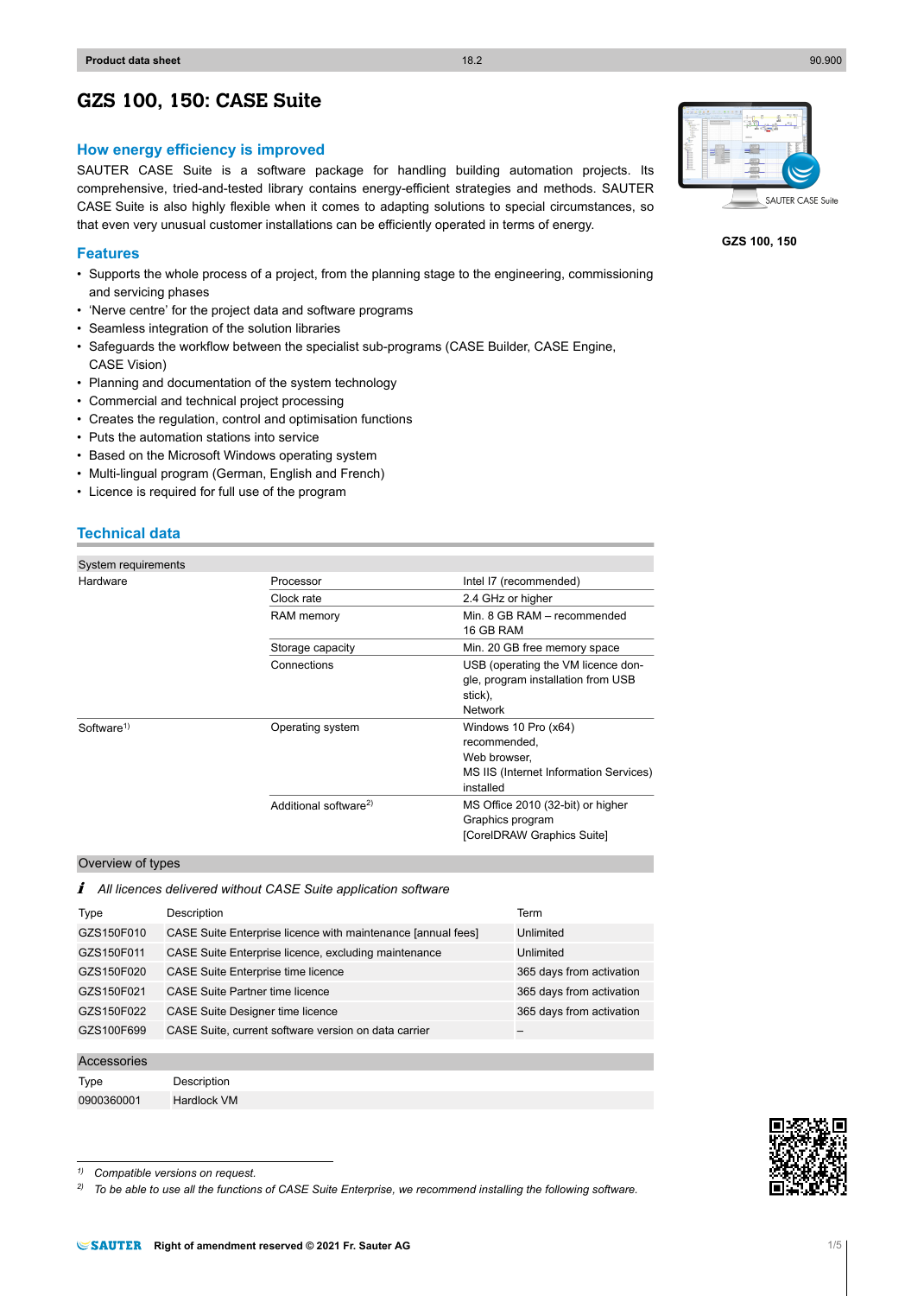## **Summary of functions**

**CASE Suite** is designed for commercial and technical handling of projects for building management systems as well as conventional control systems.

The **CASE Suite** platform includes the following programs:

## **CASE Builder**

The CASE Builder program has been designed for rational use in technical project handling. Pursuing the principle of automatically re-using values recorded once, such as data points, equipment and their functions, in the entire course of the project, without having to re-enter them time and time again, a graphics program and Microsoft Office were used as a basis for developing a tool that meets this aim to a very large extent.

With its comprehensive library, CASE Builder very efficiently generates all the necessary documents for design and implementation and adapts them to the specific requirements of the project. When putting together a plant (graphically or in a tree structure) from the existing function groups, all the necessary information is compiled so that the following items can be created at the touch of a button:

- Function descriptions
- Device, cable, motor and valve lists
- Data point lists, labels for automation stations (AS)

The project data thus obtained is saved in a project database and can be used for subsequent project handling and documentation. The process plans and data point information created by CASE Builder can be used by the SAUTER system visualisation applications.

## **CASE Engine**

The CASE Engine editor and integrated library enable you to quickly create the graphics for the plantspecific automation station software as part of the project. This allows the function plans to be created and the stations configured. Control procedures are graphically represented and therefore easier to monitor.

The programming is based on the IEC 61131-3 (FBD) standard, which makes using CASE Engine even easier. As well as this, CASE Engine allows you to work in a team. With access to a shared project database, the same information is available to all members of the team at the same time (simultaneous engineering).

## **CASE Vision**

The CASE Vision program is designed for simple creation of system navigation trees and dynamic system diagrams for various visualisation applications from SAUTER.

The project data from CASE Engine is used as data point references. The images and navigation structures are prepared using CASE Vision and subsequently displayed in the visualisation applications or refined as necessary.

#### **CASE Library management**

The **CASE Library Browser** program is designed for displaying the installed library packages and components, and also for deleting them when necessary.

**CASE Library Import** can be used for integrating additional library packages in the CASE package. This means they are subsequently available to users when creating the project.

The **CASE Library Manager** program allows administrators to create and manage library packages so that they can be distributed to users.

## **– Components –**

## **CASE VAV**

All the necessary settings for trouble-free operation of the ASV 115 and ASV 2\*5 can be made in the menus of the CASE VAV software tool. As well as this, the most important input and output configuration parameters are factory-set for more efficient commissioning. Special functions for network configuration, network switching between SLC and BACnet MS/TP, online monitoring and troubleshooting neatly complete the scope of functions. An integrated BACnet browser enables configuration of the ASV in BACnet MS/TP mode.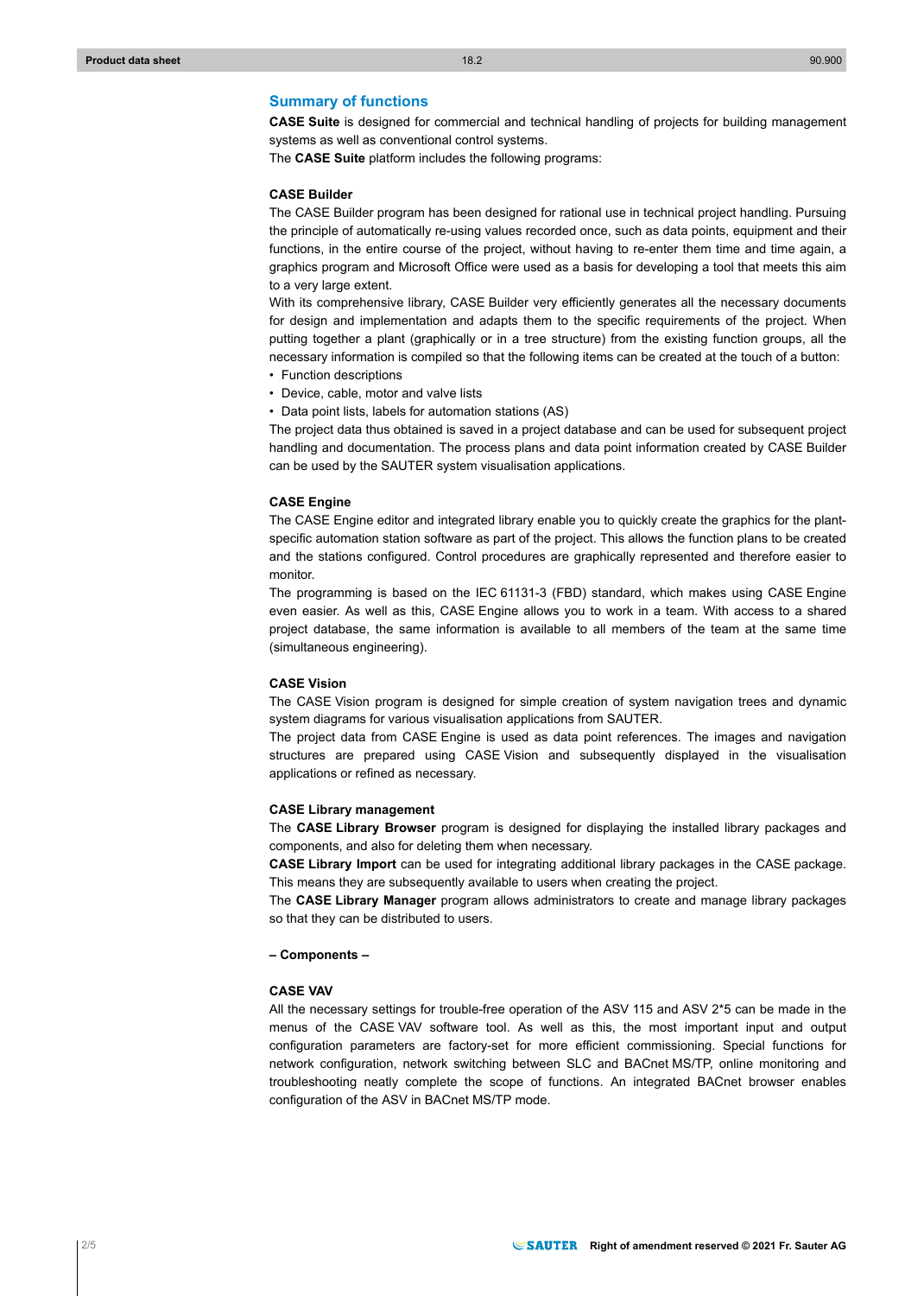## **CASE VAV Factory**

User interface for downloading, with predefined configuration using CASE VAV, for the ASV 115 and ASV 2\*5 VAV compact controllers. Ideal for OEM customers and for operation by users with little or no experience in VAV applications. The application has the following advantages:

- ASV 115 and ASV 2\*5 settings can be made with a few clicks of the mouse and without entering parameters
- Optimised throughput time when presetting the ASV 115 and ASV 2\*5 at VAV box manufacturers
- Documentation of downloads in a log

## **CASE Drives**

CASE Drives is a program for commissioning the SAUTER ASM105SF132 and ASM115SF132 damper actuators and the AVM105SF132, AVM115SF132, AVM322SF132 and AVM234SF132 valve actuators. CASE Drives allows you to set and read the actuator parameters on site.

#### **CASE Sensors**

CASE Sensors allows you to configure and monitor SAUTER sensors. All parameters that can be modified using hardware operating equipment can be set using this application. As well as this, it also makes other parameters available for setting, depending on the device. CASE Sensors supports the following sensors: SGU sash sensor and EGP and SDX differential pressure sensors.

#### **CASE TPC (Touch Panel Configurator)**

The CASE TPC software is designed for programming the EYT 250 graphically. The software not only makes it easy to create the function interface, but also to configure and commission the EYT 250 and to modify structures and parameters.

#### **– Tools –**

CASE Tools offer various useful functions, including:

## **CASE Export**

CASE Export allows you to make information from the automation stations such as parameters of I/O modules (house address, address text, dimensions etc.) available to other applications.

## **CASE Export BACnet**

The CASE Export BACnet program creates EDE (Engineering Data Exchange) files (Format 2) for BACnet stations (SAUTER EY-modulo 3, EY-modulo 5 and modulo 6) and makes them available to other applications.

## **CASE Export novaNet**

CASE Export novaNet provides the following functions: Exporting BMT parameters without groups (BMT 5.1), exporting BMT parameters with all tables (BMT 5.1 All Tables) and exporting the EDE file, novaNet export for the SAUTER OPC server and novaPro32 export for OPC server and CASE Vision.

#### **CASE Import**

During modernisation projects or if an old AS fails, stations from the EY2400 system are often replaced with state-of-the-art stations from the EY-modulo 5 system. This is where CASE Import is used. The address designations of the EY2400 station do not have to be typed in again, but can be transferred from the EY2400 FuPlan project to a current EY-modulo 5 project with CASE Builder. As well as this, a terminal list with the old and new terminal numbers is created so that the existing plant devices can be very easily connected to the EY-modulo 5 station.

#### **BACnet Server Configurator**

The IP address and other parameters of the novaNet-BACnet application masters (EYK 300 communication card, BACnet AS EYK 220, EYK 230 and EY-modulo 5 EY‑AM 300) are configured via the SAUTER **BACnet Server Configurator** software module.

The configuration is transferred via the serial COM port (DB9 connector) or the Ethernet / IP port and saved in a flash memory where it is protected from power failure. Data transfer via IP takes place using the fixed TCP port 51966.

#### **Migration Manager**

The Migration Manager is available to support the migration of existing SAUTER novaPro Open and novaPro32 projects. It can be used to convert existing projects, or the project configurations can be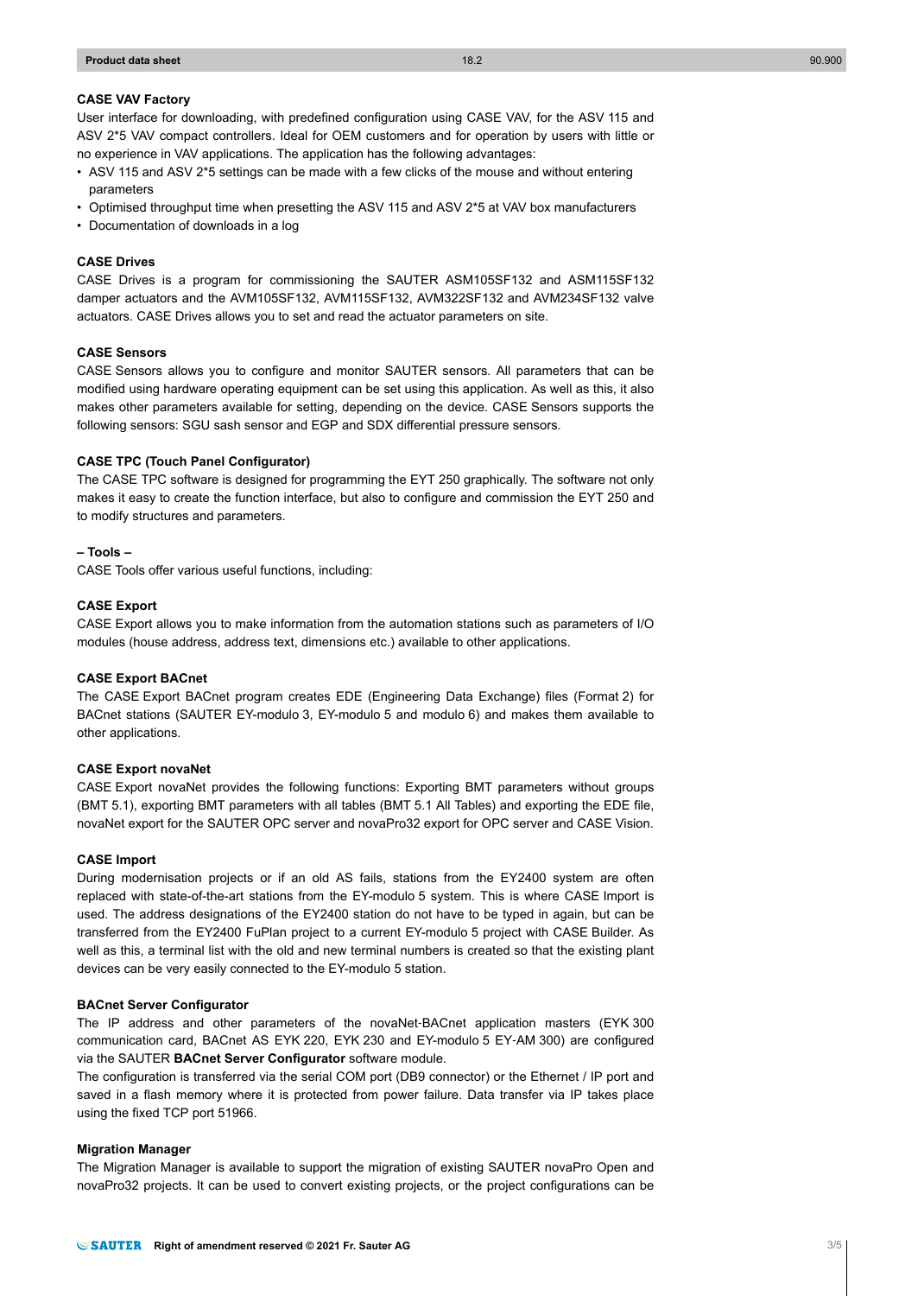imported into CASE Vision for the final engineering. By adopting the data-point structure, the alarm definitions and the CASE Engine information, as well as the background images (as far as possible), the migration work and thus the costs are considerably reduced. By transferring additional novaPro Open data to a configuration file for CASE Vision, later adjustments in the CASE Engine project can be easily synchronised in CASE Vision.

**– Communication –**

#### **CASE HWC (Hardware commissioning)**

The hardware commissioning program is for efficiently checking the automation stations (novaNet AS) of the system and the connected field devices. After the hardware is commissioned, the program can be used for simple initial troubleshooting purposes.

#### **CASE Sun**

CASE Sun is the configuration tool for the automation and ecos stations in the SAUTER EY‑modulo 3, EY‑modulo 5 and modulo 6 families. CASE Sun enables you to perform the Ethernet network configuration, the 1:1 test during commissioning and update of the firmware on the stations if necessary. CASE Sun is designed both for SAUTER service engineers and for electricians on site.

The **CASE TCM** (CASE Touch Configuration Manager) application can be called up directly from CASE Sun. CASE TCM is used for configuring the touch screen operating devices for moduWeb Vision.

Devices recognised by CASE Sun can be licensed using the **SAUTER Licence Manager**.

## **Virtual Port Configurator**

The Virtual Port Configurator visualises the settings of the virtual COM-Port drivers and allows you to change them. The following ways to configure the virtual ports are supported:

- Communication with the moduNet292 device (novaVPort driver)
- Communication between CASE VAV and the ASV actuators on the SLC bus connected to an ecos station
- Communication between the SMI commissioning tool (Easy Monitor) and the devices on the SMI bus of an ecos communication module

## **novaMit29x**

novaMit29x is an analysis tool for the novaNet communication protocol. It can record data transfer from the network and then analyse it.

#### **Licences**

SAUTER CASE Suite is licensed using a software key. The scopes of functions for the various licences differ as follows:

#### **CASE Suite Enterprise**

Unrestricted functionality for all CASE Suite applications.

## **CASE Suite Partner**

Functionality for the CASE applications required for engineering, such as CASE Engine, CASE Vision, CASE Sun. Other CASE applications are available in demo mode with restrictions.

## **CASE Suite Designer**

Functionality for CASE applications required for planning, such as CASE Builder. Other CASE applications are available in demo mode with restrictions.

## **Intended use**

This product is only suitable for the purpose intended by the manufacturer, as described in the «Summary of functions» section.

All related product documents must also be adhered to. Modifications to the product are not permitted.